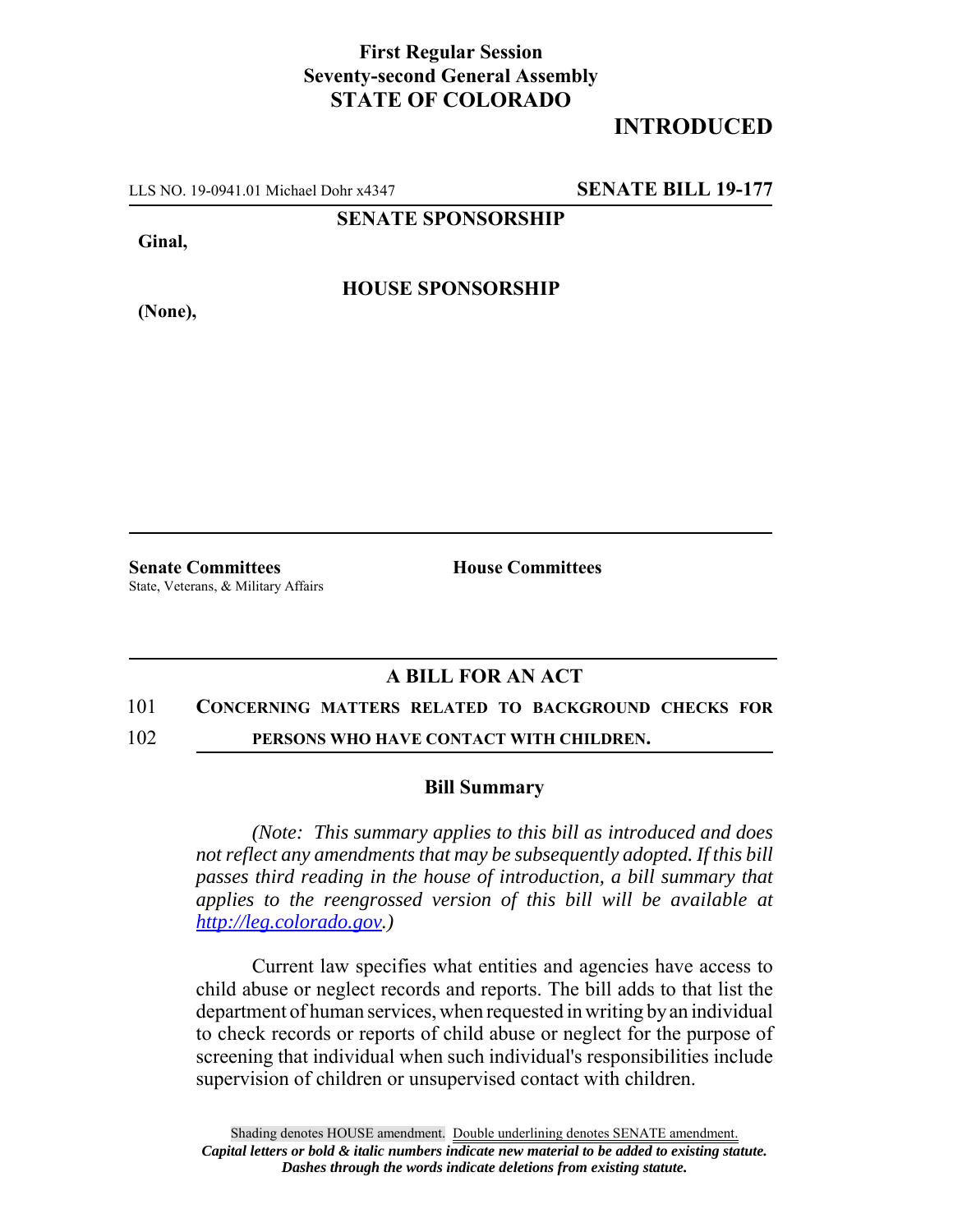The bill requires a fingerprint-based criminal history record check for the following:

- ! Child care center employees under 18 years of age;
- ! Out-of-state employees working at a child care center in a temporary capacity; and
- ! All owners, employees, volunteers, and adults residing in a family child care home.
- *Be it enacted by the General Assembly of the State of Colorado:*

 **SECTION 1.** In Colorado Revised Statutes, 19-1-307, **amend** 3 (2)(w) and (2.5); and **add** (2)(x) as follows:

 **19-1-307. Dependency and neglect records and information - access - fee - rules - records and reports fund - misuse of information - penalty - adult protective services data system check.** (2) **Records and reports - access to certain persons - agencies.** Except as otherwise provided in section 19-1-303, only the following persons or agencies shall have access to child abuse or neglect records and reports:

 (w) The designated authorities at the military base of assignment or installation for a member of the armed forces or a spouse, or a significant other or family member residing in the home of the member of the armed forces who is the individual responsible for the abused or neglected child. The authorities may be designated in a memorandum of understanding as described and authorized in section 19-1-303 (2.6); AND (x) THE STATE DEPARTMENT OF HUMAN SERVICES, WHEN REQUESTED IN WRITING BY AN INDIVIDUAL TO CHECK RECORDS OR REPORTS OF CHILD ABUSE OR NEGLECT FOR THE PURPOSE OF SCREENING THAT INDIVIDUAL WHEN SUCH INDIVIDUAL'S RESPONSIBILITIES INCLUDE SUPERVISION OF CHILDREN OR UNSUPERVISED CONTACT WITH CHILDREN.

 (2.5) (a) **Fee - rules - records and reports fund.** Any person or 22 agency provided information from the state department of human services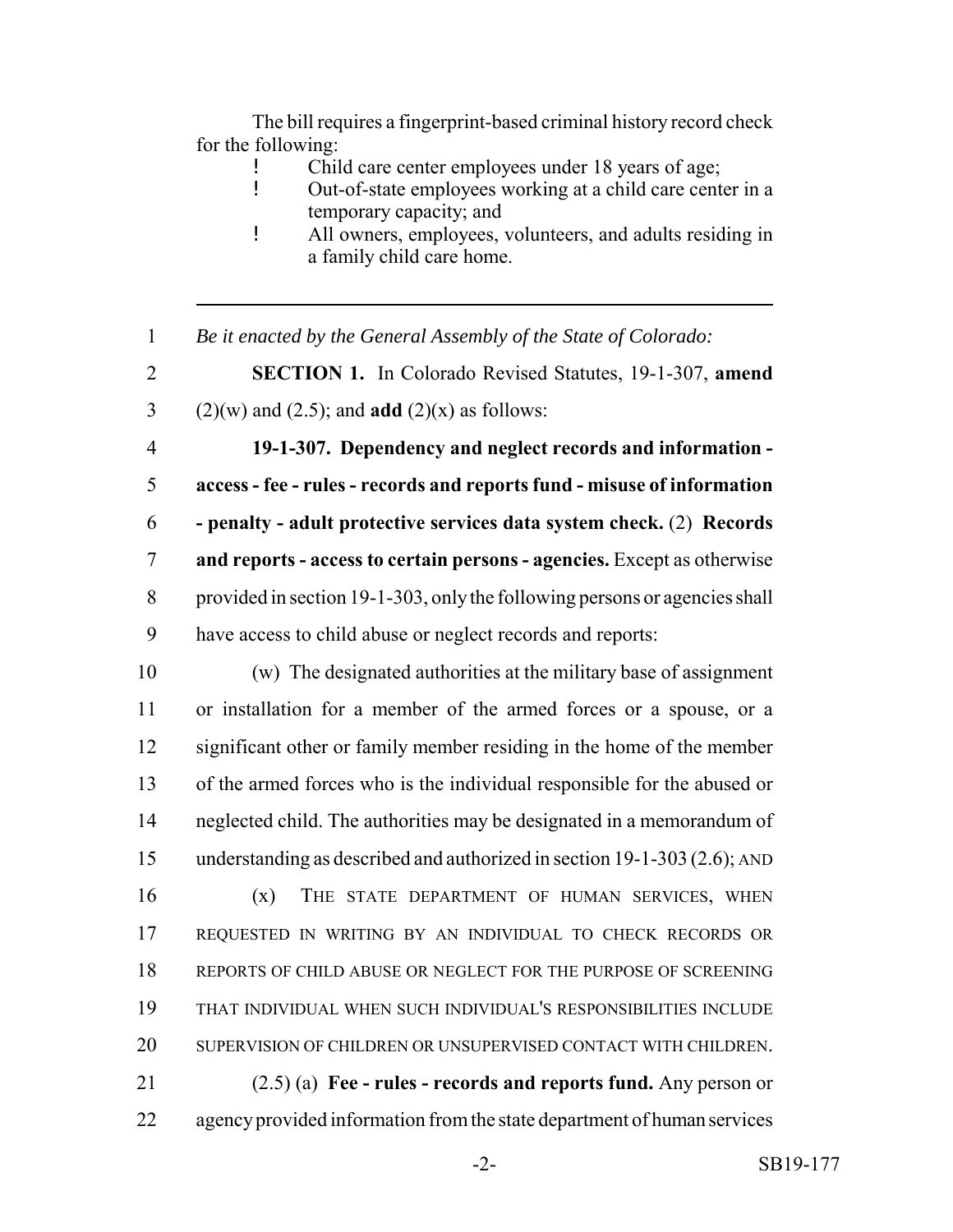1 pursuant to subsections  $(2)(i)$ ,  $(2)(k)$  to  $(2)(o)$ , and  $(2)(t)$ , AND  $(2)(x)$  of 2 this section and any child placement agency shall MUST be assessed a fee 3 that shall be IS established and collected by the state department of human 4 services pursuant to parameters set forth in rule established by the state 5 board of human services. At a minimum, the rules shall MUST include a 6 provision requiring the state department of human services to provide 7 notice of the fee to interested persons and the maximum fee amount that 8 the department shall not exceed without the express approval of the state 9 board of human services. The fee established shall MUST not exceed the 10 direct and indirect costs of administering subsections  $(2)(i)$ ,  $(2)(k)$  to 11 (2)(o), and (2)(t), AND (2)(x) of this section and the direct and indirect 12 costs of administering section 19-3-313.5 (3) and (4).

13 (b) All fees collected in accordance with subsection (2.5)(a) of 14 this section shall MUST be transmitted to the state treasurer who shall 15 credit the same to the records and reports fund, which fund is hereby 16 created. The fund also consists of fees credited to the fund pursuant to 17 section 26-3.1-111. The money in the records and reports fund shall be IS 18 subject to annual appropriation by the general assembly for the direct and 19 indirect costs of administering subsections  $(2)(i)$ ,  $(2)(k)$  to  $(2)(o)$ , and 20 (2)(t), AND (2)(x) of this section, for the direct and indirect costs of 21 administering section 19-3-313.5 (3) and (4), and for the direct and 22 indirect costs described in section 26-3.1-111.

- 23 **SECTION 2.** In Colorado Revised Statutes, 26-6-107, **amend** 24 (1)(a)(I)(A), (1)(a)(I)(B), and (1)(a)(I)(C) as follows:
- 25 **26-6-107. Investigations and inspections local authority -** 26 **reports - rules.** (1) (a) (I) (A) The state department shall investigate and 27 pass on each original application for a license, each application for a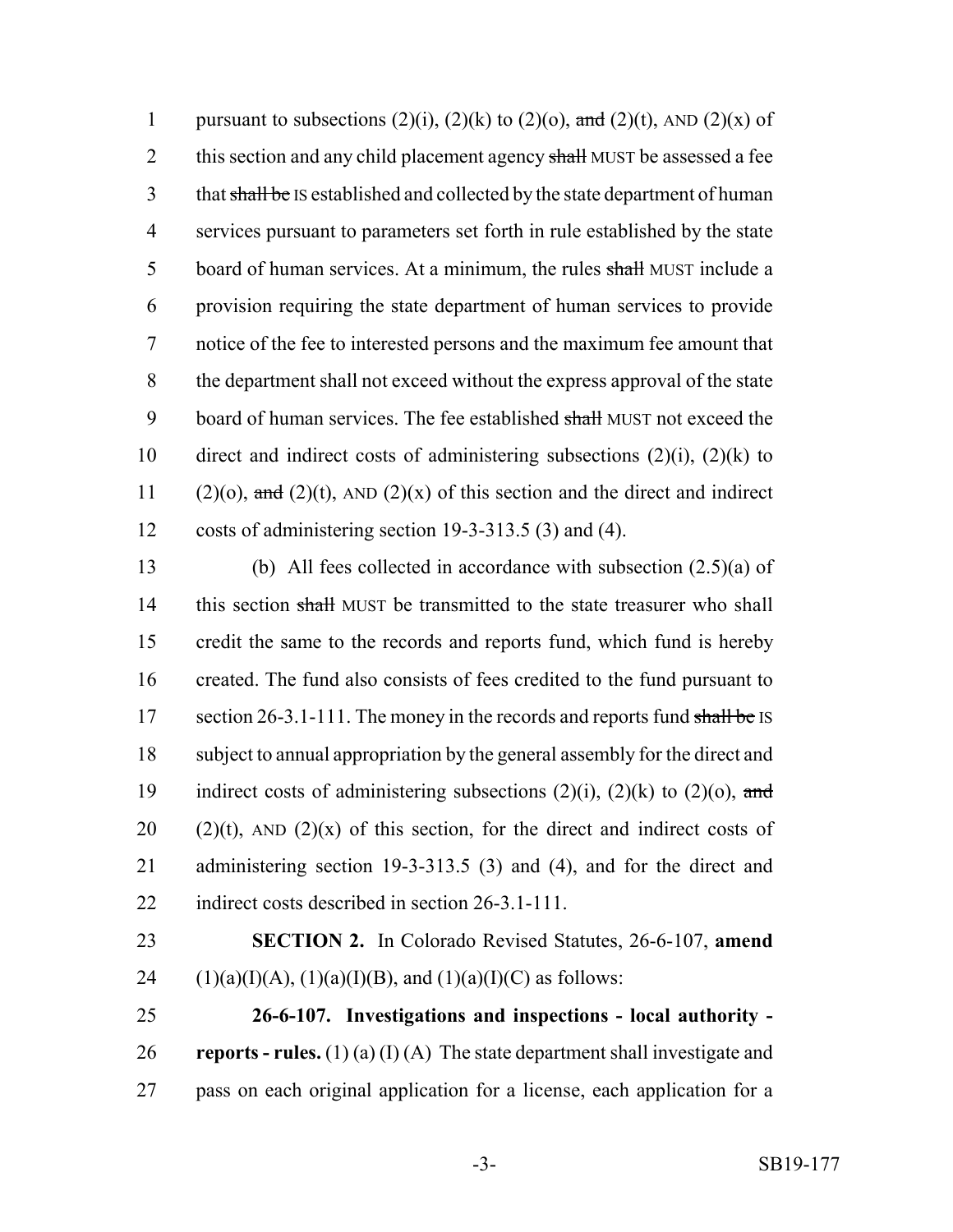permanent or time-limited license following the issuance of a 2 probationary or provisional license, and  $\sigma n$  and after July 1, 2002, each application for renewal, to operate a facility or an agency prior to granting such license or renewal. As part of such investigation, the state 5 department shall require each adult who is eighteen years of age and older INDIVIDUAL, including but not limited to the applicant, any owner, employee, newly hired employee, licensee, and any adult who is eighteen years of age and older who resides in the licensed facility to obtain a fingerprint-based criminal history records RECORD check by reviewing 10 any record that shall be IS used to assist the state department in ascertaining whether the person being investigated has been convicted of any of the criminal offenses specified in section 26-6-104 (7) or any other felony. The state board shall promulgate rules that define and identify 14 what the criminal history records RECORD check shall entail ENTAILS.

 (B) Rules promulgated by the state board pursuant to this 16 subparagraph (I) shall SUBSECTION  $(1)(a)(I)$  MUST allow an exemption 17 from the FINGERPRINT-BASED criminal history records investigation RECORD CHECK and the check of the records and reports of child abuse or neglect maintained by the state department for those out-of-state employees working in Colorado at a children's resident camp or 21 school-age child care center in a temporary capacity for a camp or center 22 that is in operation for fewer than ninety days. Each person so exempted from fingerprinting and the check of the records and reports of child abuse or neglect maintained by the state department shall sign a statement that affirmatively states that he or she has not been convicted of any charge of child abuse, unlawful sexual offense, or any felony. Prospective employers of such exempted persons shall conduct reference checks of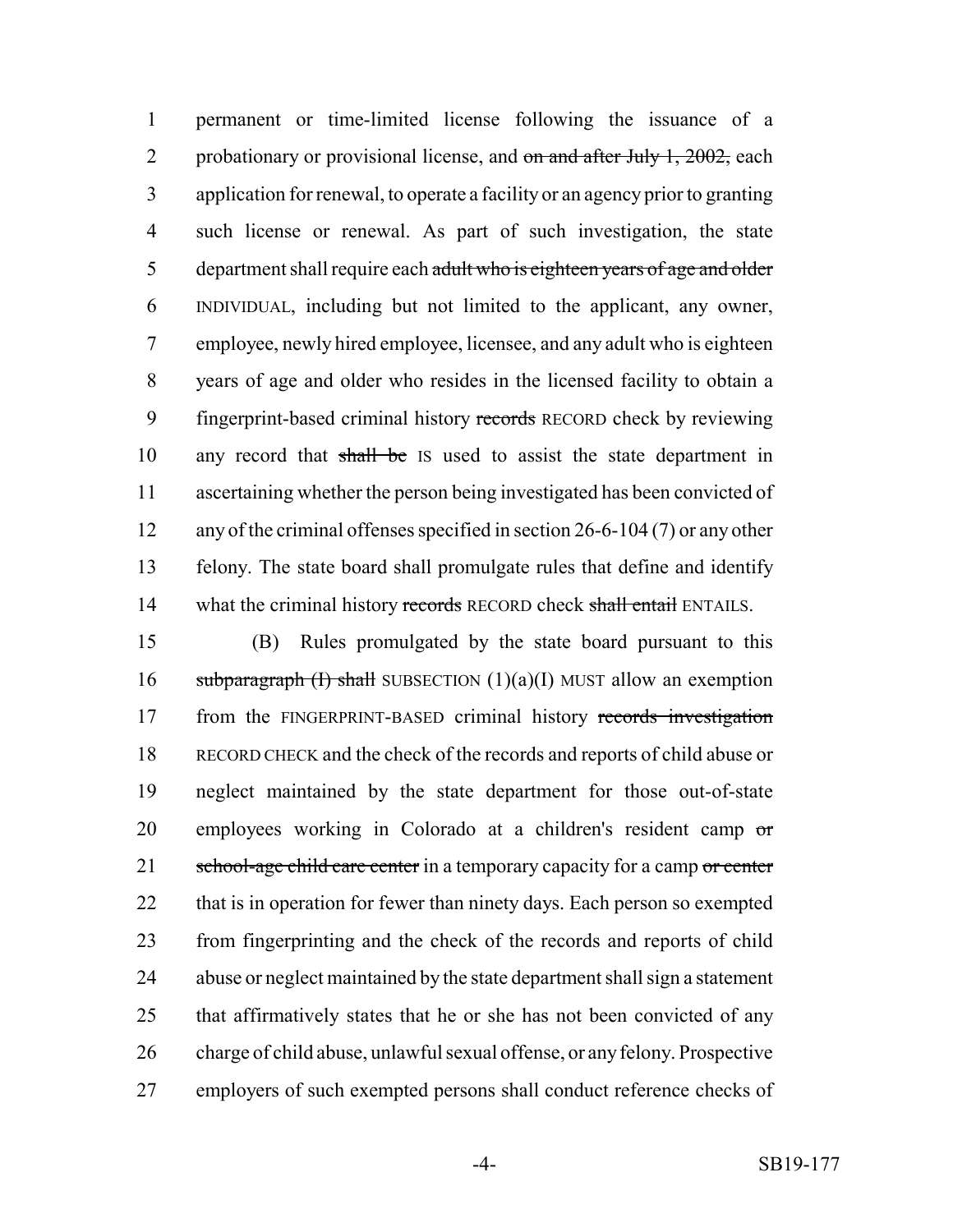the prospective employees in order to verify previous work history and shall conduct personal interviews with each such prospective employee.

 (C) Rules promulgated by the state board pursuant to this 4 subparagraph  $(I)$  shall SUBSECTION  $(1)(a)(I)$  MUST require the fingerprint-based criminal history records RECORD check in all circumstances, other than those identified in sub-subparagraph (B) or 7 (C.7) of this subparagraph (I) SUBSECTION  $(1)(a)(I)(B)$  OR  $(1)(a)(I)(C.7)$  OF THIS SECTION, to include a fingerprint-based criminal history records RECORD check utilizing the records of the Colorado bureau of 10 investigation and as of August 10, 2011 THE FEDERAL BUREAU OF INVESTIGATION AND, for any new owner, new applicant, newly hired employee, new licensee, or individual who begins residing in the licensed facility. on or after August 11, 2011, the federal bureau of investigation. As part of the investigation, the records and reports of child abuse or 15 neglect maintained by the state department shall MUST be accessed to determine whether the owner, applicant, employee, newly hired employee, licensee, or individual who resides in the licensed facility being investigated has been found to be responsible in a confirmed report 19 of child abuse or neglect. Information shall be IS made available pursuant 20 to section 19-1-307 (2)(j)  $C.R.S.,$  and rules promulgated by the state 21 board pursuant to section 19-3-313.5 (4). C.R.S. Except as provided for 22 in sub-subparagraph  $(C.7)$  of this subparagraph  $(H)$  SUBSECTION  $(1)(a)(I)(C.7)$  OF THIS SECTION, any change in ownership of a licensed facility or the addition of a new resident adult or newly hired employee 25 to the licensed facility shall require REQUIRES a new investigation as provided for in this section.

**SECTION 3. Act subject to petition - effective date.** This act